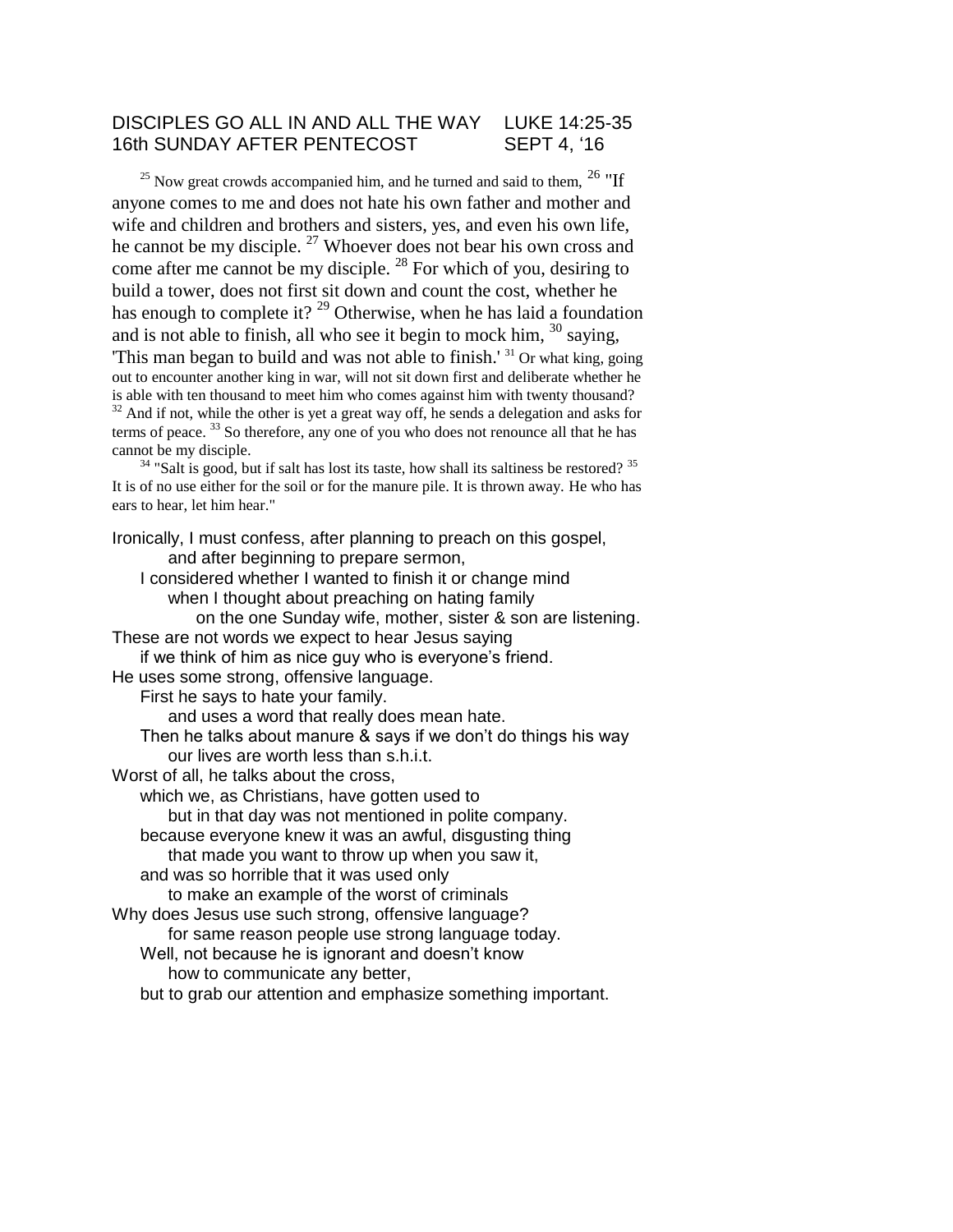#### FOLLOWING JESUS HAS GREAT COST THE ALTERNATE WAY LEADS TO GREAT LOSS JESUS LEADS THE WAY TO THE CROSS

### FOLLOWING JESUS HAS GREAT COST

<sup>25</sup> Now great crowds accompanied him, and he turned and said to them,  $26$  "If anyone comes to me and does not hate his own father and mother and wife and children and brothers and sisters, yes, and even his own life, he cannot be my disciple.  $27$  Whoever does not bear his own cross and come after me cannot be my disciple.

<sup>33</sup> So therefore, any one of you who does not renounce all that he has cannot be my disciple.

What would make you gag and spit out your favorite food? What about being too full to eat one more bite? What would make you tell your dear child not to talk to you? What about needing to hear an emergency announcement? What would make you thrown down something precious & delicate? What about if it was on fire or you tripped & had to catch self? What would make you decide to hate your own family? only something that was even much more important. Jesus didn't just say these things out of the blue. 2 chapters before he warned the true faith is divisive. and could lead to rejection even by family. For from now on in one house there will be five divided, three against two and two against three. They will be divided, father against son and son against father, mother against daughter and daughter against mother, mother-in-law against her daughter-in-law and daughter-in-law against mother in law. (Luke 12:52) This tension is not created by Jesus but by human sinfulness which makes us allergic to a holy God and causes a reflex that strikes out against anyone or anything that touches our sore spots of guilt. What can lead us to reject other is realizing they are as disgusting and repulsive as we are when our sins make us run and hide from God. Earlier in this chapter Jesus told parable of great banquet, but said, But they all alike began to make excuses. The first said to him, 'I have bought a field, and I must go out and see it. Please have me excused.' And another said, "I have bought five yoke of oxen, and I go to examine them. Please have be excused.' And another said, 'I have married a wife, and therefore I cannot come.' (Luke 14:18) In other words, these are the kinds of things that are going to keep people from accepting God's invitation to heaven.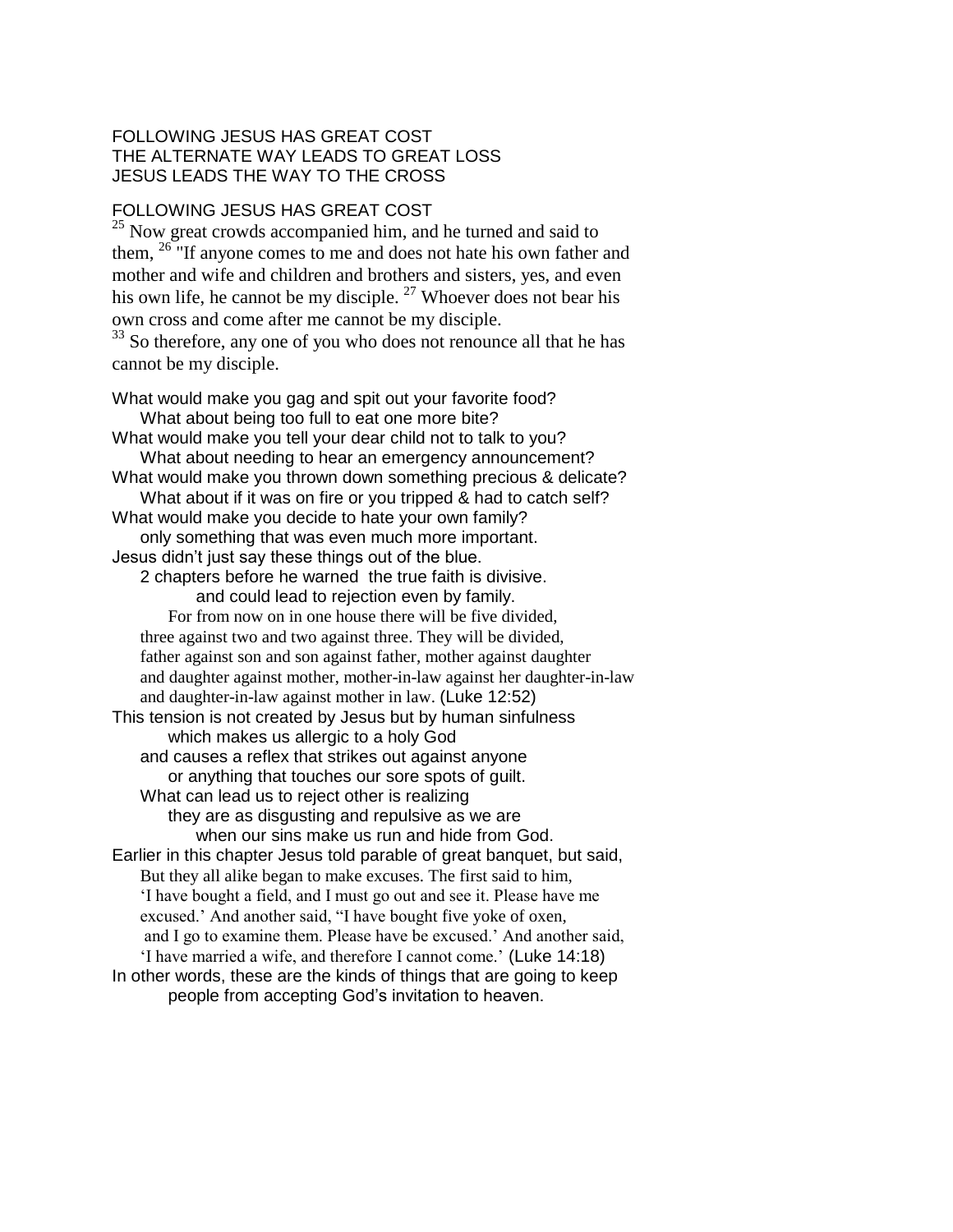If visiting family on weekend can keep us from going to church, and getting married can lead one to change religions, when living together and having children in name of love, and when what some call marriage in our culture today is diametrically opposed to God's design for family is it a surprise that family connections could get in the way of relationship with God all together? First verse of text says great crowds were following him, possibly because they wanted to see another miracle or just wanted more free bread, but Jesus knows where this is leading because in verses just before this chapter he says he is going to Jerusalem which kills prophets. Will this crowd stay with Jesus? You may have heard living as a Christian leads to a good marriage and family. and following Biblical principals in business leads to success and prosperity and generous givers will receive more than they give. Even if these things were guarantees, which they are not, are they good enough reasons to trust and follow Jesus? Jesus is just being honest with this crowd and us. They are not. Verse right after text says, Now the tax collectors and sinners were all drawing near to hear him. And the Pharisees and the scribes grumbled, saying, "This man receives sinners and eats with them." (Luke 15:1) Only ones who keep following Jesus are those who realize they are losers with nothing more to lose but life itself. Jesus calls believers to be willing to give up everything to follow him,

even life itself, to be all in 100%, because

# THE ALTERNATE WAY LEADS TO GREAT LOSS

<sup>28</sup> For which of you, desiring to build a tower, does not first sit down and count the cost, whether he has enough to complete it?  $2^9$ Otherwise, when he has laid a foundation and is not able to finish, all who see it begin to mock him, <sup>30</sup> saying, 'This man began to build and was not able to finish.' <sup>31</sup> Or what king, going out to encounter another king in war, will not sit down first and deliberate whether he is able with ten thousand to meet him who comes against him with twenty thousand?  $32$  And if not, while the other is yet a great way off, he sends a delegation and asks for terms of peace.

 $34$  "Salt is good, but if salt has lost its taste, how shall its saltiness be restored?  $35$  It is of no use either for the soil or for the manure pile. It is thrown away.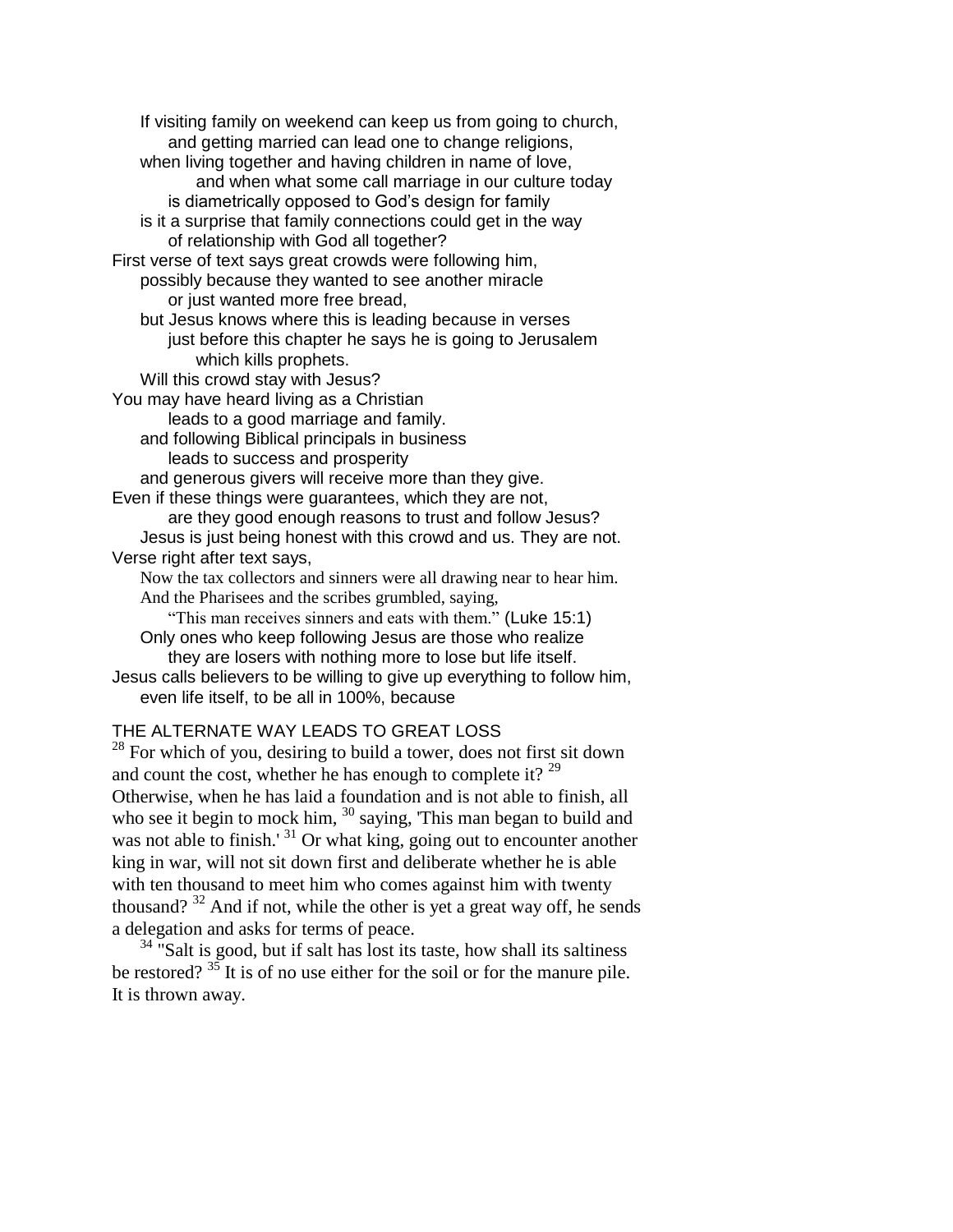Either salt is salty or it is not. In that day, salt was one of most valuable things there was, but if it is not salty, it is totally worthless. Our lives are valuable, but if we don't have what life is about, which is not just enjoying ourselves, or having friends, or making a difference in this world, but having an eternal relationship with God, they are totally worthless. Like building a tower or fighting a way, a relationship with God is not a halfway thing. If you aren't going to go all the way, don't start. The cost of being a disciple is great. It takes our whole life. But the alternative, trying to be just good enough for now, will also cost you everything even if it looks less expensive, It will nickel and diming you to death, and in the end you will have nothing. Like working on a cruise ship or a space station, being a disciple is not something you can do as part time job. It is easy to think we can just go to church on Sundays and do our own thing the rest of the week, do our best to keep some commandments, like don't take God's name in vain, but take it easy on others, like don't covet. believe some parts of the Bible, like Jesus' birth to Mary, but not others, like creation or O.T. miracles. trust Jesus for some things, but not everything. Jesus says, that is just wasting your time, don't even bother because it will do you no good in the end. The reason is, no matter how good our lives look to us, we need nothing less than total salvation. Suppose you see a spot on your shirt, rather than take the shirt off and put it in the wash, what if you just put some detergent & water on that spot. How do you think you will look? What if you notice a wrinkle in your pants, rather than take them off to iron them, what if you just try to iron them while you wear them, What do you think will happen? Our lives need to be cleaned up and straightened out, not just a little bit but totally. this includes our relationships with family, jobs, the works. It doesn't work to ask Jesus to tweak them a bit, He says we must give them up, turn them over to him, let him take care of it and give them back again.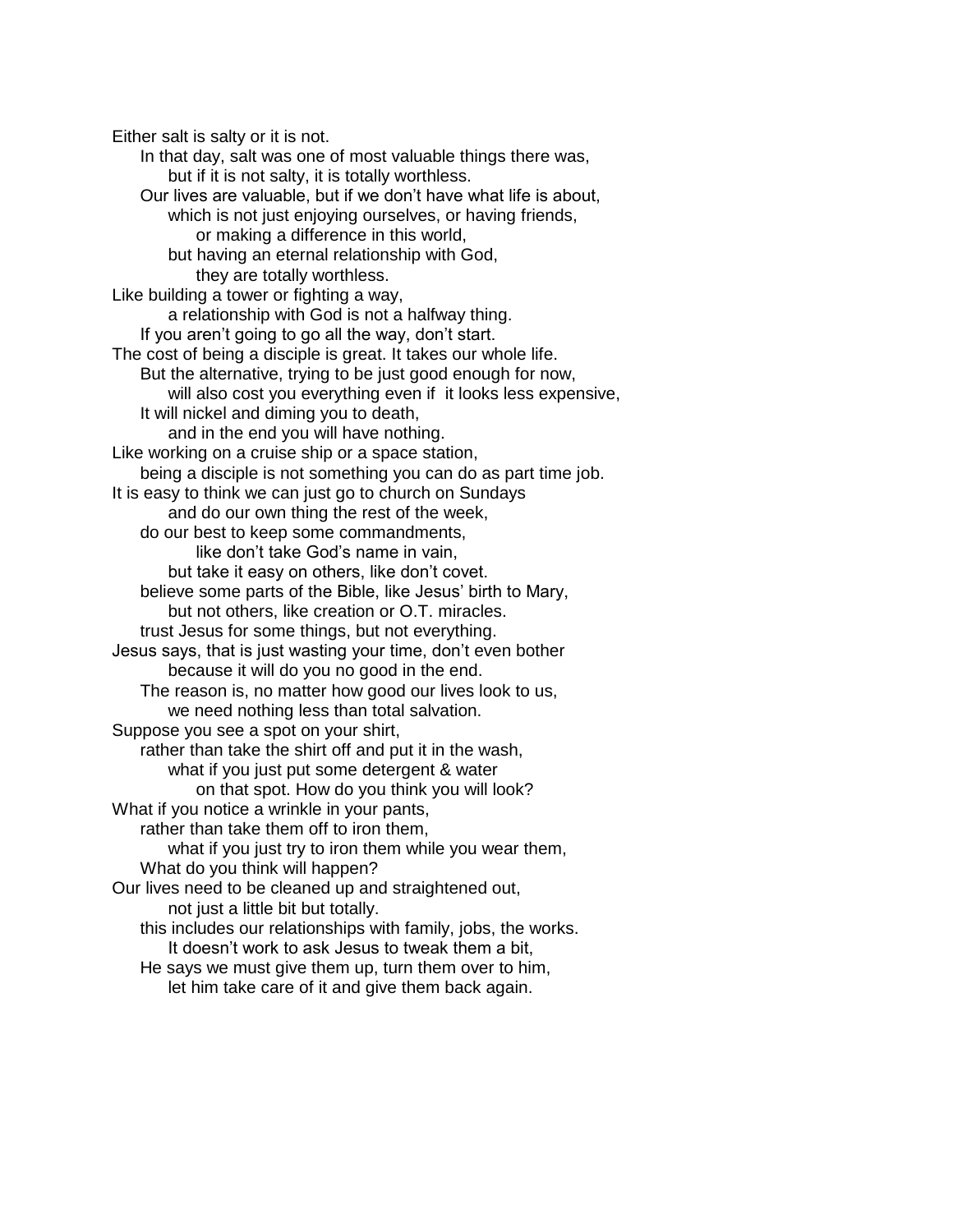When we love Jesus completely we love others all the more. When we let go of everything else we depend on in life, we have the security of all we need all the more. When we die with Christ, we live fully all the more. How does Jesus do this for us?

# JESUS LEADS THE WAY TO THE CROSS

<sup>27</sup> Whoever does not bear his own cross and come after me cannot be my disciple.

Looking back, we know what Jesus meant by following him to the cross. But I have to wonder what people would have thought at the time. Those who carried a cross were those who had already been judged, and condemned enemies of the whole world, worthless scum too disgusting to even look at. Those who chose to be rebels against the current empire carried cross by knowing they were sure to die in terrible way. Every step the took brought them closer to death. Jesus knew all along this is where he was headed. He had chosen to single handedly take on the kingdom of the devil which controlled the world. He knew it would take his suffering and death to free us from it and that his astonishing choices would alienate him from his family and disgust his friends. But he counted the cost and knew it was worth it. He was outnumbered but his life and death was worth enough to win the victory against Satan and pay for all our sins. He and only he had what it took to build a tower that lifts us all the way to heaven and gives us a home there. And he would go all the way and finish the job. We must admit that none of us has what it takes to be a disciple. but Jesus himself gives us what we need by his grace. We continually fall short and lose the battle. but Jesus forgives us because of his completed victory. We may sometimes hate our own family only because of the sin we inherited from our parents but Jesus adopts us as part of his holy family and is giving us a new identity. In text Jesus uses strong language that grabs attention. He continues to use strong language that takes hold of us, words like, forgiven and made holy. This strong language has the power to do what it says. Following Jesus means walking behind him, letting him do everything for us.